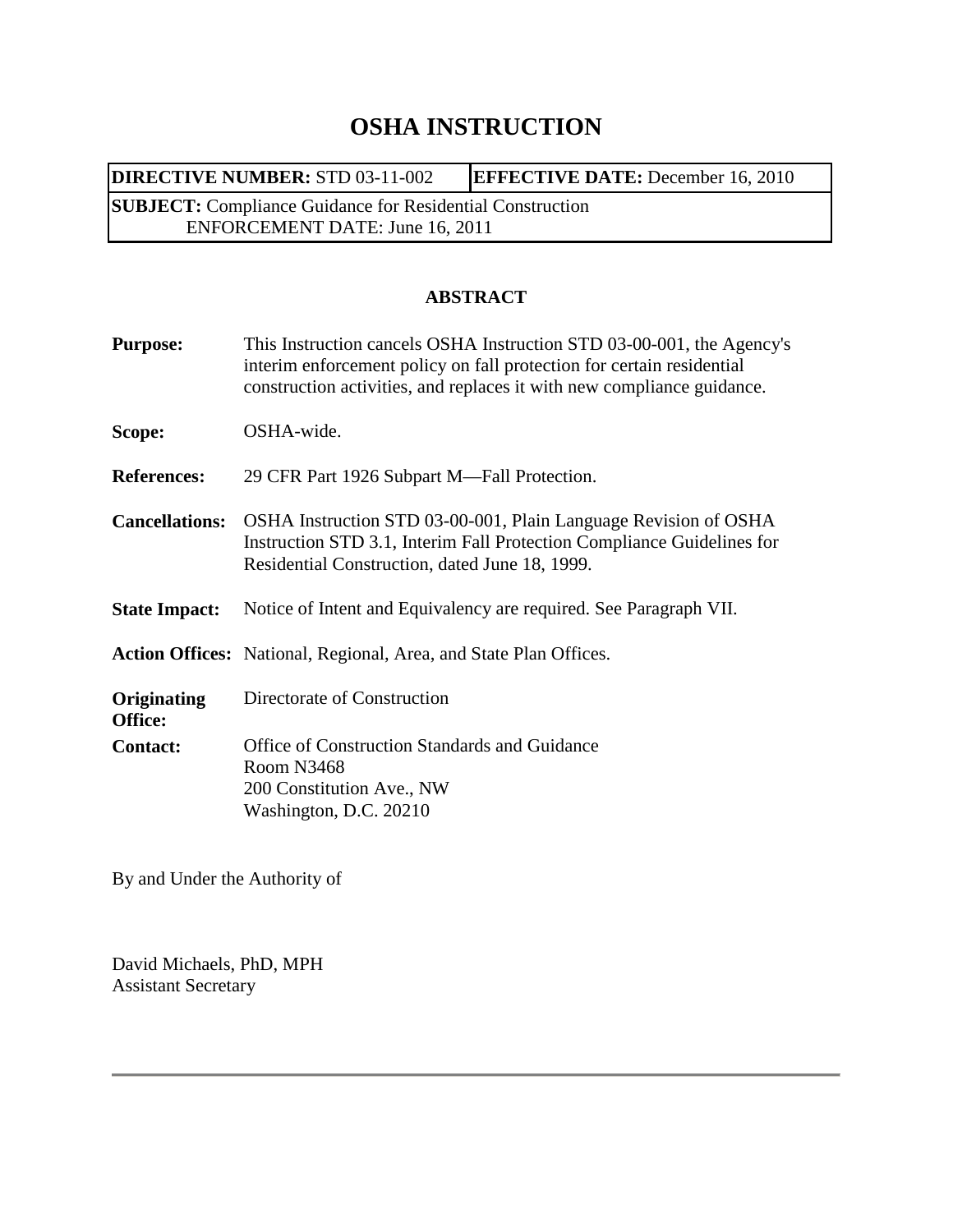# **Executive Summary**

This Instruction cancels OSHA Instruction STD 03-00-001, the Agency's interim enforcement policy on fall protection for specified residential construction activities, and replaces it with new compliance guidance. Under the new policy, employers engaged in residential construction must comply with 29 CFR 1926.501(b)(13).

Under 29 CFR 1926.501(b)(13), workers engaged in residential construction six (6) feet or more above lower levels must be protected by conventional fall protection (i.e., guardrail systems, safety net systems, or personal fall arrest systems) or other fall protection measures allowed elsewhere in 1926.501(b). However, if an employer can demonstrate that such fall protection is infeasible or presents a greater hazard, it may implement a fall protection plan meeting the requirements of 1926.502(k). The fall protection plan's alternative measures must utilize safe work practices that eliminate or reduce the possibility of a fall. The plan must be written and be site-specific. A written plan developed for repetitive use for a particular style/model home will be considered site-specific with respect to a particular site only if it fully addresses all issues related to fall protection at that site.

For purposes of determining the applicability of section 1926.501(b)(13), the term "residential construction" is interpreted as covering construction work that satisfies the following two elements: (1) the end-use of the structure being built must be as a home, i.e., a dwelling; and (2) the structure being built must be constructed using traditional wood frame construction materials and methods. The limited use of structural steel in a predominantly wood-framed home, such as a steel I-beam to help support wood framing, does not disqualify a structure from being considered residential construction.

# **Significant Changes from the Enhanced Enforcement Program (EEP)**

This Instruction cancels OSHA Instruction STD 03-00-001, dated June 18, 1999, the Agency's interim enforcement policy on fall protection for specified residential construction activities, and replaces it with new compliance guidance.

Employers engaged in residential construction who wish to use alternative fall protection measures must meet the requirements in 29 CFR 1926.501(b)(13) and 1926.502(k).

Fall protection plans used to comply with 29 CFR 1926.501(b)(13) and 1926.502(k) must be written and site-specific.

This instruction interprets "residential construction" for purposes of 29 CFR 1926.501(b)(13) to include two elements: (1) a residence requirement; and (2) a wood frame construction requirement.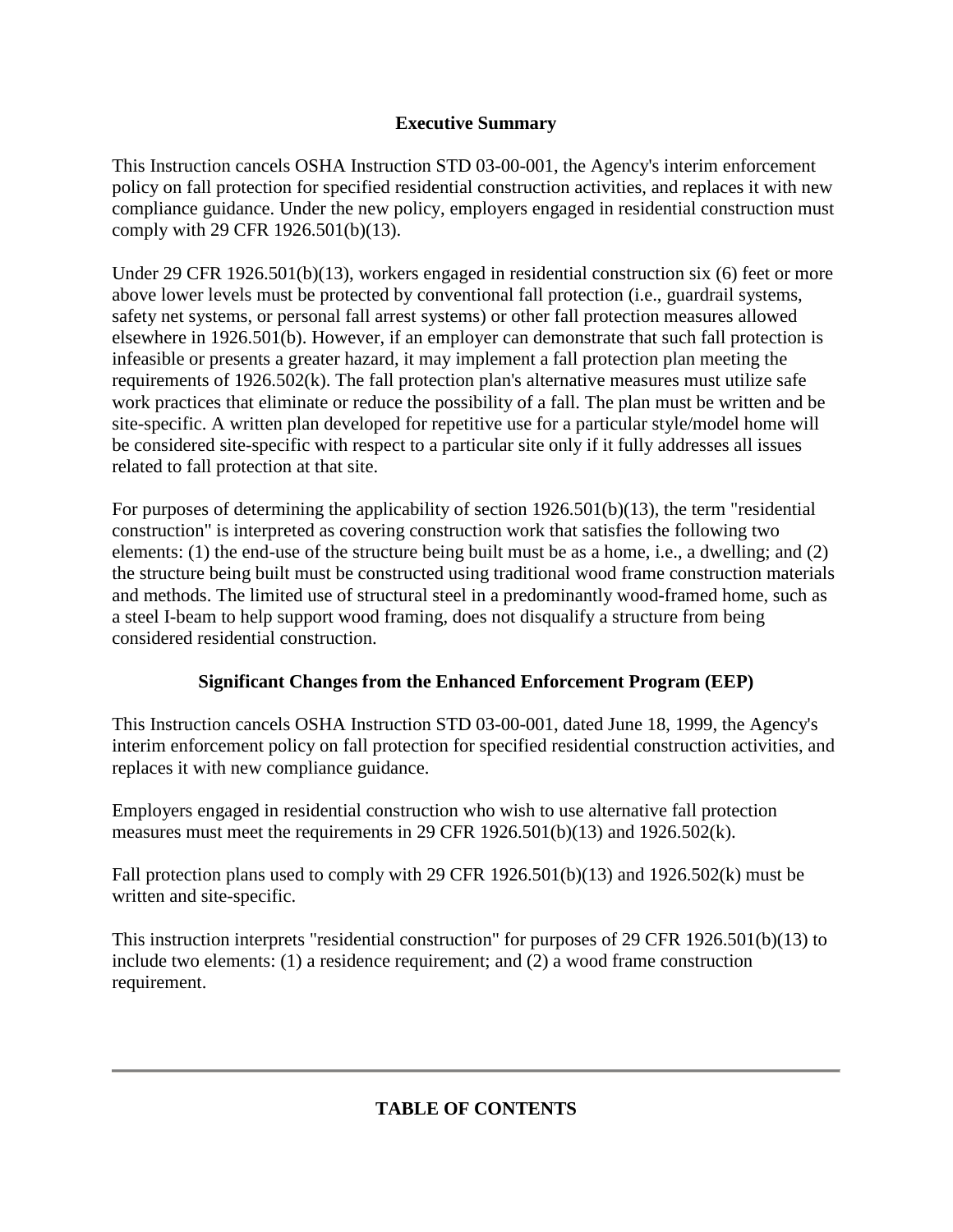- I. Purpose.
- II. Scope.
- III. References.
- IV. Cancellations.
- V. Action Information.
	- A. Responsible Office. Directorate of Construction
	- B. Action Offices. National, Regional, and Area Offices
	- C. Information Offices. State Plan Offices, Consultation Project Managers
- VI. Action.
- VII. Federal Program Change.
- VIII. Background.
	- A. Advanced Notice of Proposed Rulemaking (ANPR)
	- B. Comments and Information Received in Response to the ANPR
	- C. Recent Events
	- D. Conclusion to Rescind STD 03-00-001
	- IX. Definition of "residential construction."
		- A. Residence Requirement
		- B. Wood Frame Construction Requirement
		- C. Nursing homes, hotels, and similar facilities
	- X. Citation Policy.
	- XI. Outreach.

I. **Purpose**.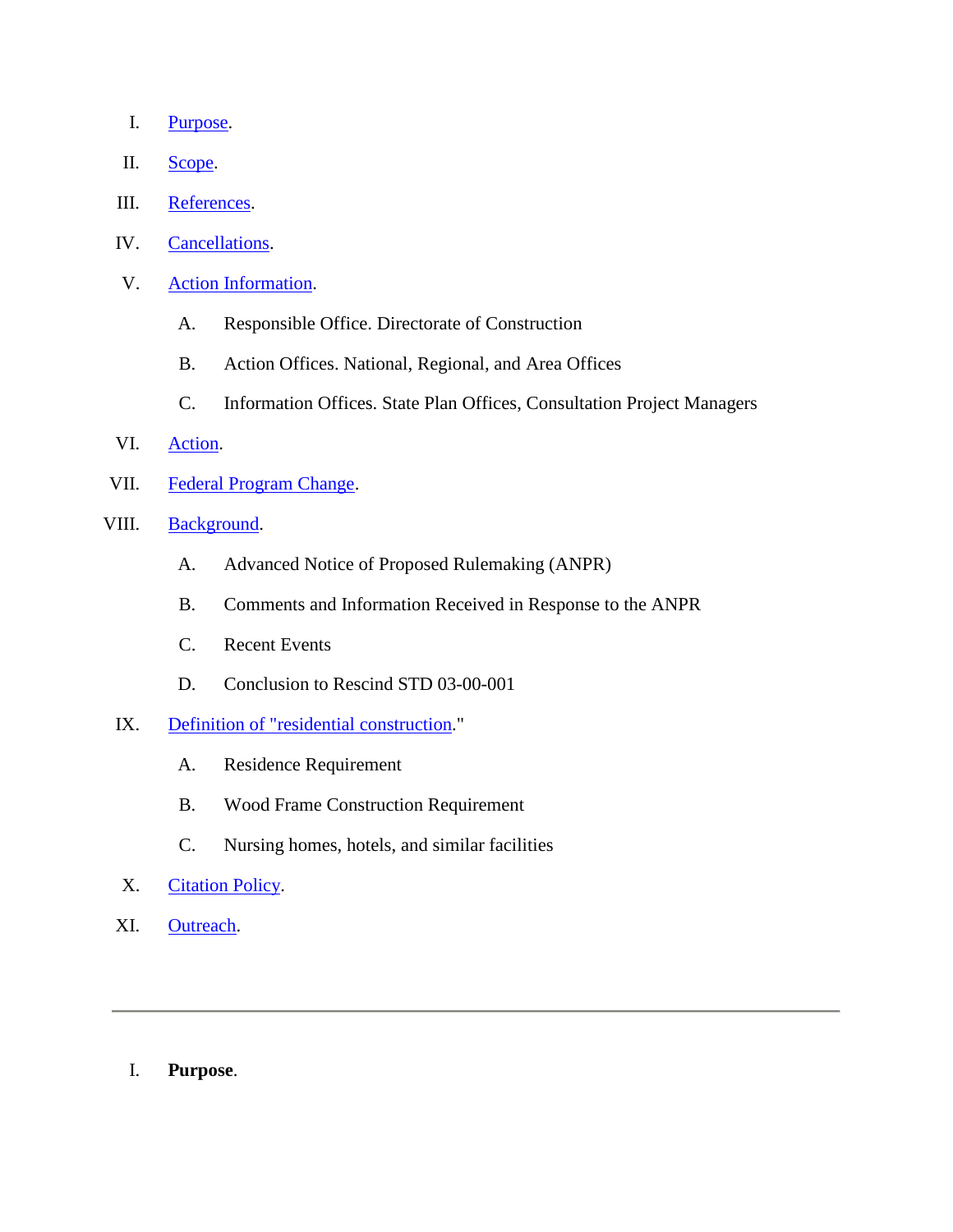- A. This Instruction cancels OSHA Instruction STD 03-00-001, the Agency's interim enforcement policy on fall protection for specified residential construction activities, and replaces it with new compliance guidance.
- B. This Instruction clarifies OSHA's citation policy with regard to the requirement that employers engaged in residential construction demonstrate the infeasibility of required fall protection systems, or that such systems create a greater hazard, prior to implementing alternative measures under 29 CFR 1926.501(b)(13) and 1926.502(k). This Instruction also clarifies OSHA's enforcement policy regarding the requirements in 29 CFR 1926.502(k) that fall protection plans, when used, be written and site-specific.
- C. This Instruction interprets the term "residential construction" as used in 29 CFR 1926.501(b)(13).
- II. **Scope**. This Instruction applies OSHA-wide.
- III. **References**. 29 CFR 1926 Subpart M—Fall Protection.
- IV. **Cancellations**. OSHA Instruction STD 03-00-001 (STD 3-0.1A), Plain Language Revision of OSHA Instruction STD 3.1, Interim Fall Protection Compliance Guidelines for Residential Construction, dated June 18, 1999, is canceled. Any letters that reference the canceled directive will be revised or withdrawn, as appropriate.
- V. **Action Information**.
	- A. **Responsible Office**. Directorate of Construction
	- B. **Action Offices**. National, Regional, Area, and State Plan Offices
	- C. **Information Offices**. Consultation Project Managers
- VI. **Action**. Regional Administrators and Area Directors shall ensure that compliance officers are familiar with the contents of this Instruction and that the enforcement guidelines are followed.
- VII. **Federal Program Change**. **Notice of Intent and Equivalency Required**. This Instruction cancels OSHA Instruction STD 03-00-001, the Agency's interim enforcement policy on fall protection for certain residential construction activities, and replaces it with new compliance guidance. Some States did not adopt, or have since rescinded, the earlier directive. States with OSHA-approved State Plans must have a compliance directive on fall protection in residential construction that, in combination with applicable State Plan standards, results in an enforcement program that is at least as effective as Federal OSHA's program. State plans must adopt the interpretation of "residential construction" and the citation policy described in paragraphs IX and X of this Instruction or an at least as effective alternative interpretation and policy. Those States that adopted the policy in the December 8, 1995 STD 3.1 and/or the June 18, 1999 directive STD 03-00-001 (old directive number STD 3-0.1A), must similarly rescind those policies.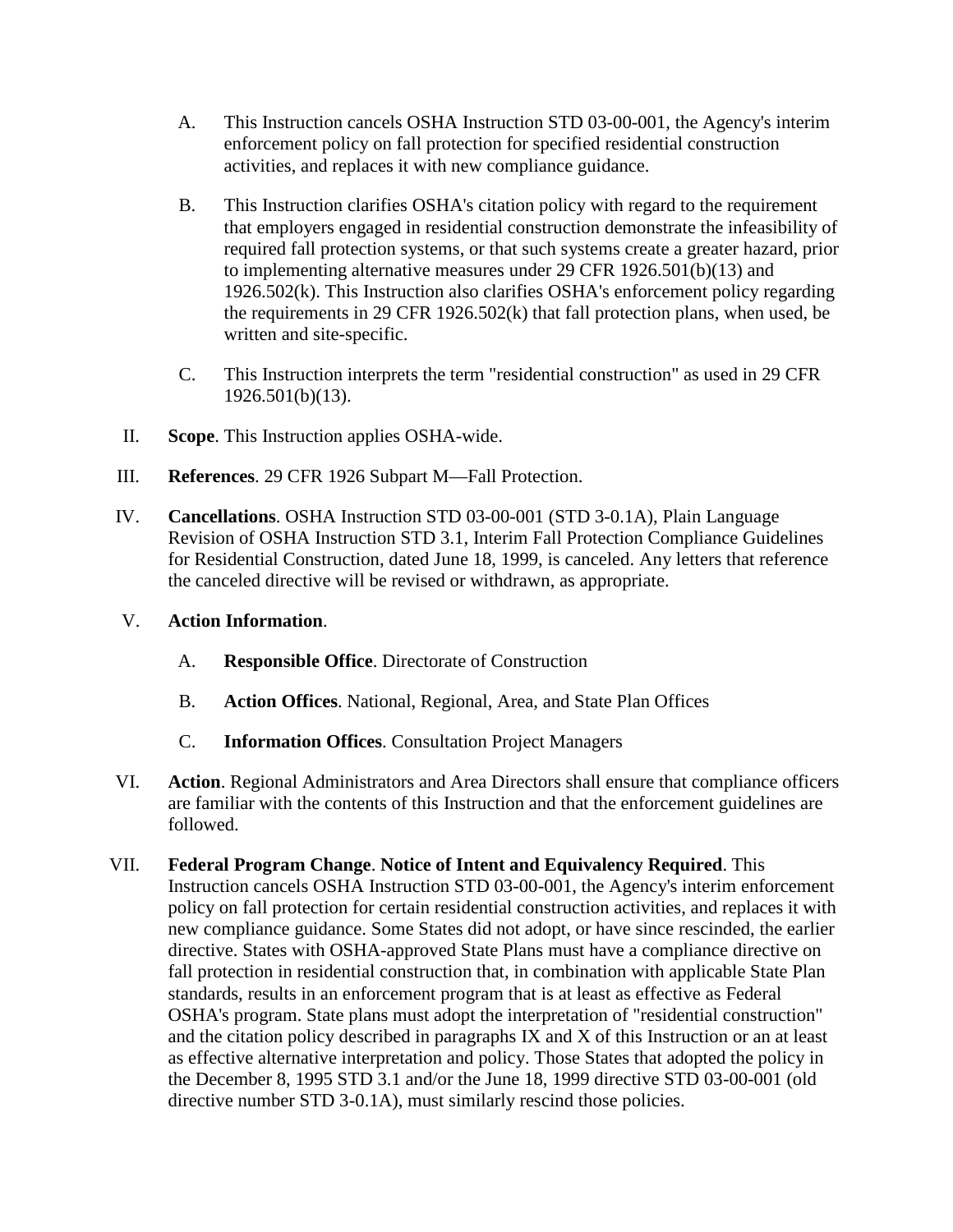States are required to notify OSHA within 60 days whether they intend to adopt a change in policies and procedures identical to this Instruction or adopt or maintain different inspection policies and procedures for fall protection in residential construction. If a State adopts or maintains policies and instructions that differ from Federal OSHA's, the State must identify the differences in its policies and either post its different policies on its State Plan website and provide the link to OSHA or provide an electronic copy to OSHA with information on how the public may obtain a copy from the State If the State adopts identical policies and procedures, it must provide the date of adoption to OSHA. State adoption must be accomplished within 6 months, with posting or submission of documentation within 60 days of adoption. OSHA will provide summary information on the State responses to this Instruction on its website.

VIII. **Background**. The fall protection requirements for residential construction are set out in Subpart M at 29 CFR 1926.501(b)(13), which requires fall protection (usually conventional fall protection, i.e., guardrail systems, safety net systems, or personal fall arrest systems) for work 6 feet or more above lower levels, except where employers can demonstrate that such fall protection systems are infeasible or would create a greater hazard. Although the standard does not mention personal fall restraint systems, OSHA has previously stated that it accepts a properly utilized fall restraint system in lieu of a personal fall arrest system when the restraint system is rigged in such a way that the worker cannot get to the fall hazard. (See, e.g., Gilmore letter 11/2/95.) (OSHA notes that fall protection requirements for residential construction work performed on scaffolds, ladders, and aerial lifts are in Subpart L, Subpart X, and 29 CFR 1926.453 respectively, not 29 CFR 1926.501(b)(13).)

Under 1926.501(b)(13), the employer need not use conventional fall protection if it can demonstrate that doing so is infeasible or would pose a greater hazard. Instead, in that situation, the employer must develop and implement a written, site-specific fall protection plan meeting the requirements of 29 CFR 1926.502(k). A note to 1926.501(b)(13) explains that "[t]here is a presumption that it is feasible and will not create a greater hazard to implement at least one of the . . . [required] fall protection systems. Accordingly, the employer has the burden of establishing that it is appropriate to implement a fall protection plan . . . in lieu of implementing any of those systems."

OSHA included flexible language in 1926.501(b)(13) because of concerns expressed by some commenters during the Subpart M rulemaking about the feasibility and safety of using conventional fall protection for residential construction. After OSHA promulgated 1926.501(b)(13), however, representatives of the residential construction industry argued that they needed even more compliance flexibility than the standard allowed. As a result, OSHA issued Instruction STD 3.1 on December 8, 1995. STD 3.1 set out an interim compliance policy that permitted employers engaged in certain residential construction activities to use specified alternative procedures instead of conventional fall protection. These alternative procedures could be used without a prior showing of infeasibility or greater hazard and without a written, site-specific fall protection plan. The Agency never intended STD 3.1 to be a permanent policy; in issuing the Instruction, OSHA stated that the guidance provided therein would "remain in effect until further notice or until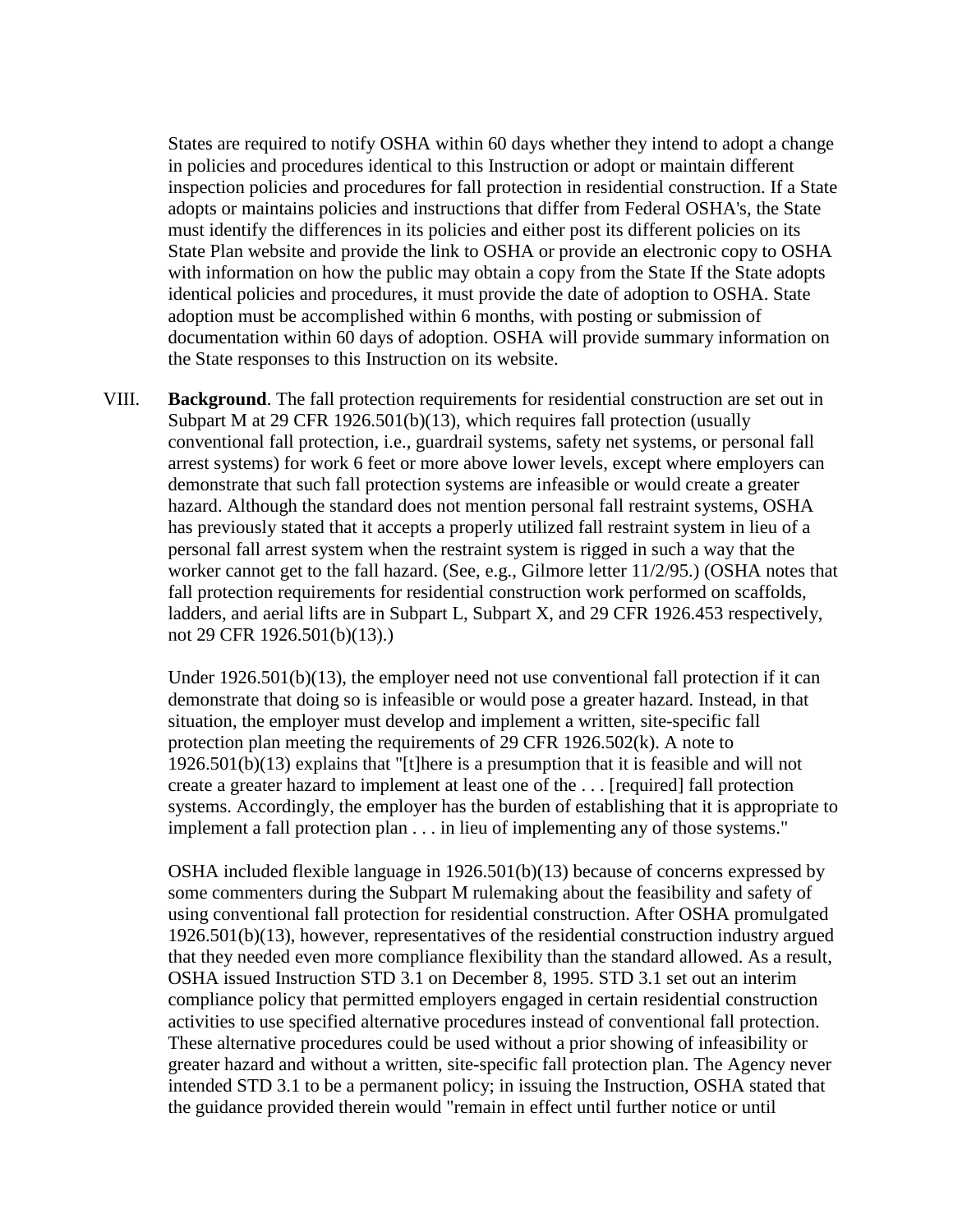completion of a new formal rulemaking effort addressing these concerns."

For purposes of STD 3.1, "residential construction" was defined to cover the building of "structures where the working environment, and the construction materials, methods, and procedures employed [we]re essentially the same as those used for typical house (singlefamily dwelling) and townhouse construction." OSHA stated that "[d]iscrete parts of a large commercial structure . . . [could] come within the scope of th[e] directive (for example, a shingled entranceway to a mall), but . . . [that] d[id] not mean that the entire structure thereby c[ame] within the terms of th[e] directive."

On June 18, 1999, the Agency issued STD 3-0.1A (subsequently re-designated STD 03- 00-001), which was a plain language replacement for STD 3.1. OSHA continued to describe its guidance on fall protection for residential construction as an "interim enforcement policy." The Agency stated that it would "solicit public comment on fall protection issues in residential construction in an Advance Notice of Proposed Rulemaking . . . and [a]fter analyzing those comments . . . [would] re-evaluate" the interim policy.

In STD 03-00-001, OSHA clarified that for purposes of the interim guidance, "residential construction" was characterized by certain materials, i.e., "wood framing (not steel or concrete) [and] wooden floor joists and roof structures," and certain methods, i.e., "[t]raditional wood frame construction techniques."

## A. **Advanced Notice of Proposed Rulemaking (ANPR)**.

Shortly after issuing STD 03-00-001, OSHA published the Advanced Notice of Proposed Rulemaking (ANPR). (64 FR 38077 (Docket S-206C) (July 14, 1999).) The Agency noted that publication of that notice marked the "begin[ing] [of its]  $\ldots$ . evaluation . . . of" STD 03-00-001." (64 FR at 38078.) OSHA explained the ANPR as follows:

OSHA emphasizes that the extensive rulemaking process completed in 1994 established that the fall protection requirements in the rule are reasonably necessary and appropriate to protect employees from the significant risks of fall hazards. Providing such protection was demonstrated to be both technologically and economically feasible. . . . However, because of . . . concerns raised by employers engaged in . . . [certain residential construction] operations . . . we are seeking additional information.

(64 FR at 38078.) In the ANPR, the Agency noted that there had been "advances in the types and capability of commercially available fall protection equipment" since the promulgation of  $1926.501(b)(13)$  (64 FR at 38080), and stated that it "intend[ed] to rescind . . . [STD 03-00-001] unless persuasive evidence . . . [was] submitted . . . demonstrating that for most residential construction employers complying with  $\dots$  [1926.501(b)(13)] is infeasible or presents significant safety hazards." (64 FR at 38078.) The Agency also sought comments on the definition of "residential construction."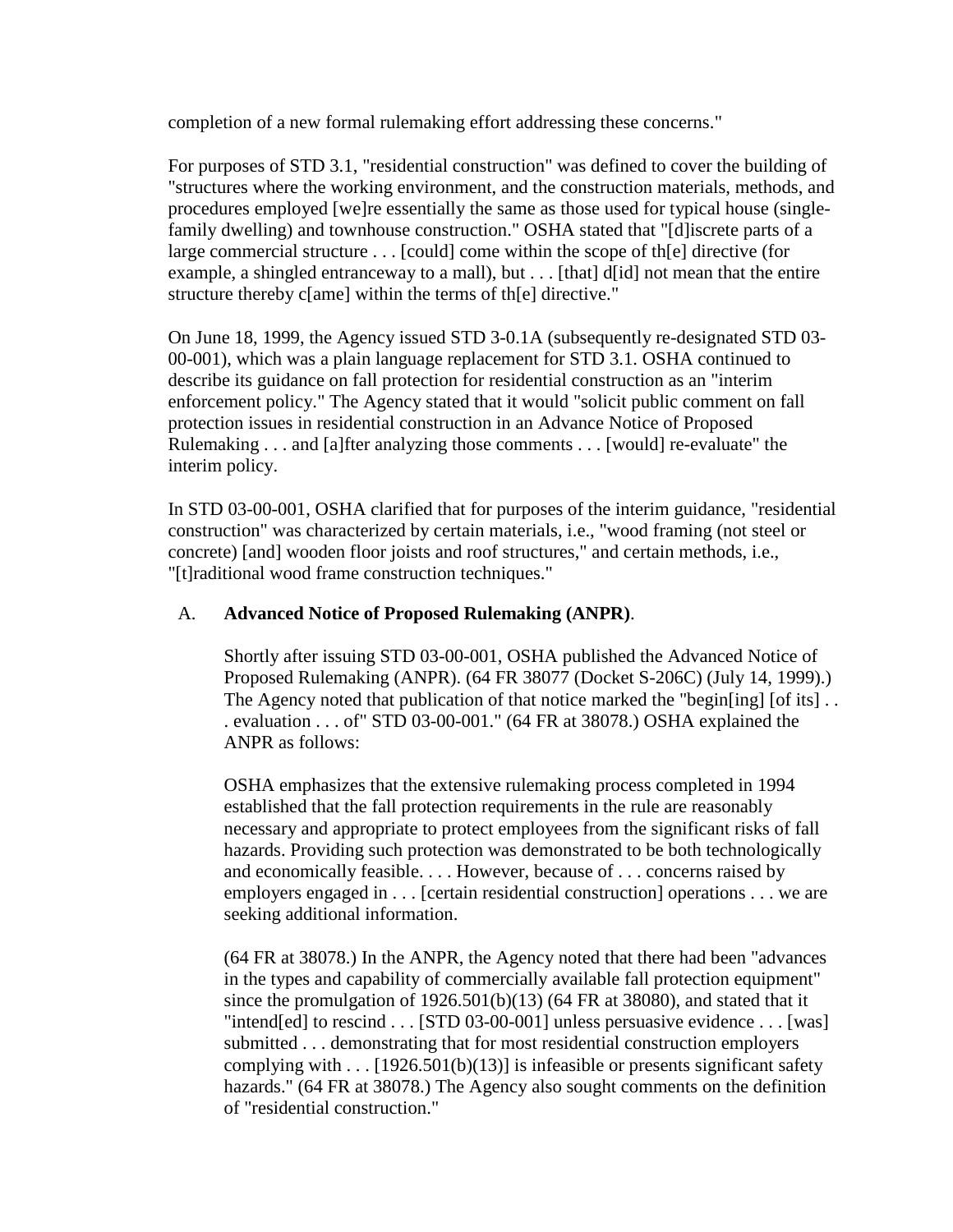#### B. **Comments and Information Received in Response to the ANPR**.

OSHA received comments in response to the ANPR from unions, members of the residential construction industry (including contractors, manufacturers, trade associations, and consultants), and other interested parties. The commenters were divided on the planned rescission of STD 03-00-001. Some supported the planned withdrawal. For example, the United Steelworkers of America (OSHA-S206C-2006-0924-1429) "strongly urge[d]" OSHA to withdraw the directive and commented that it did "not believe that the alternative procedures [in the directive] provide any **positive** protection for residential construction workers." And Web-Tech Safety Products (OSHA-S206C-2006-0924-0039) commented that "the scale of exemption from fall protection provided under STD 3.1/3-0.1A is no longer necessary." Others, however, expressed ongoing concerns about the feasibility of conventional fall protection for certain types of residential construction work and urged OSHA to retain the interim guidance. For example, the Residential Construction Employers Council (RCEC) (OSHA-S206C-2006- 0924-0172) argued in favor of the "[c]ontinued use of the Interim Fall Protection Standard," and the National Roofing Contractors Association (NRCA) (OSHA-S206C-2006-0924-0189) "strongly encourage[d] OSHA to keep Directive STD 3- 0.1A in effect."

The commenters who opposed the planned withdrawal of the directive focused primarily on concerns about the feasibility of personal fall arrest systems. For example, the National Association of Home Builders (NAHB) (Ex.  $3-2453$ )<sup>1</sup> was concerned about a lack of proper attachment points for personal fall arrest equipment during some types of work, asserting that before the completion of a roof system "there is no attachment point for an anchor that meets . . . [OSHA] requirements." (As noted below, however, the NAHB has subsequently changed its position on STD-03-00-001.) The RCEC (OSHA-S206C-2006-0924-0172) suggested that personal fall arrest cannot be used for the installation of roof sheathing because "multiple anchor points would be required for repositioning and it would create a swing fall hazard due to the amount of rope needed to adequately traverse the roof[.]" And the NRCA (OSHA-S206C-2006-0924-0189) commented that the use of personal fall arrest systems for roofing work exposed workers to fall hazards for a longer period of time and created other hazards, such as tripping and burning.

Other commenters argued that personal fall arrest systems **can** be used for residential construction work, particularly with respect to work done after the roof is fully sheathed. For example, the Safety Equipment Association (OSHA-S206C-2006-0924-0167), which represents the leading manufacturers of personal fall protection systems and components, commented that "[t]emporary and permanent roof anchorage connectors designed to provide a fall arrest attachment point at the roof peak or along the structural members of the roof surface are available from many manufacturers." And the Steelworkers union (OSHA-S206C-2006-0924- 1429) commented that "roof anchors used in conjunction with fall arrest systems .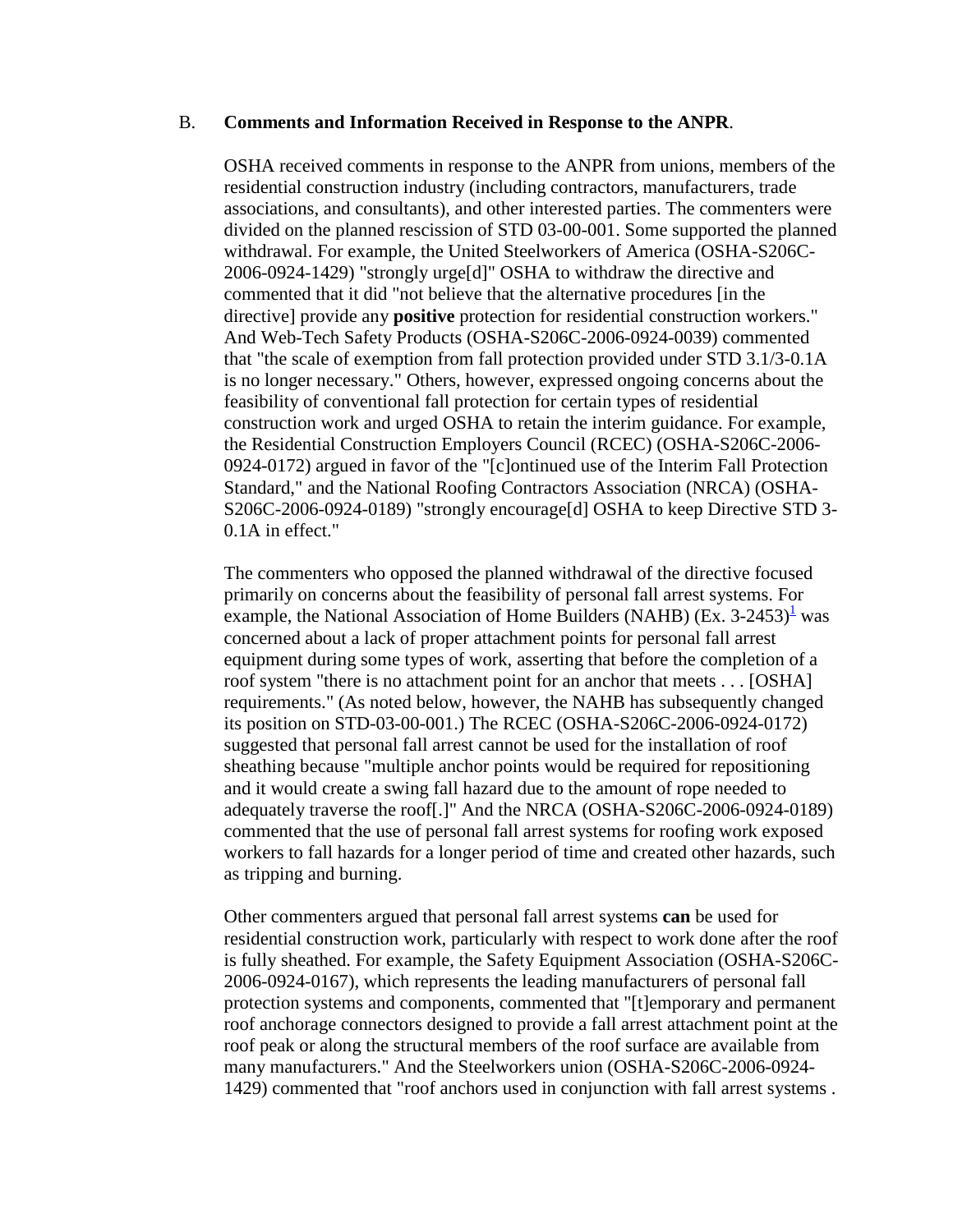. . are feasible" for roofing work.

OSHA believes that personal fall arrest systems generally can be used safely and effectively in residential construction, including for roofing work. The use of adjustable and retractable lanyards can greatly minimize the tripping or entanglement hazards that the NRCA was concerned about. Such hazards can also be controlled using safe work practices, such as coordinating the movements of workers on the roof. And the Agency is not persuaded by the RCEC's suggestion that the use of personal fall arrest systems during the installation of roof sheathing exposes workers to swing hazards. If a fall occurs in an established work zone, a properly engineered fall arrest system and safe work practices will prevent the worker from being subjected to a swing hazard. Horizontal lifelines that allow the anchorage point to move along with the worker can also address swing hazards. Finally, based on enforcement experience, OSHA is convinced that fall arrest systems can be used with commercially-available anchors that can be installed without increasing the duration of exposures to fall hazards or impeding production schedules. Web-Tech Safety Products Inc. (OSHA-S206C-2006-0924- 0039) explained that their strap anchor "does not interfere with productivity, because of the speed, simplicity and location of its installation," and that "[i]t takes about ten seconds to install . . . [a strap anchor]."

OSHA notes that employers in residential construction will often be able to use personal fall restraint systems in situations in which it might be problematic to use personal fall arrest systems. Fall restraint systems can be used effectively to prevent falls by tethering workers to structural members, such as braced trusses and studs. In addition, on sheathed floor and roof trusses, personal fall restraint systems can prevent workers from reaching an unprotected side or edge. Because fall restraint systems are designed to prevent a worker from falling (as opposed to arresting a fall once it occurs), OSHA does not require anchors for restraint systems to meet the 5,000 pound strength requirement that applies to anchors for personal fall arrest systems.<sup>2</sup> (See 29 CFR 1926.502(d)(15); see also 64 FR at 38081 ("[t]he anchor for [a fall restraint] system is not called on to withstand the forces of an arrested fall").) Therefore, using a fall restraint system may be a viable way for employers to provide fall protection in situations in which they have concerns about the adequacy of available anchorage points for fall arrest equipment.

In any event, even if there are some isolated residential construction tasks for which it is infeasible or creates greater hazards to use personal fall arrest systems, that does not end the Agency's inquiry into whether "for most residential construction employers complying with  $\dots$  [1926.501(b)(13)] is infeasible or presents significant safety hazards." Personal fall arrest is just one type of conventional fall protection that can be used to comply with 29 CFR 1926.501(b)(13). Employers can also use guardrail systems or safety net systems. And, as mentioned previously, employers can have their personnel work from ladders, scaffolds, or aerial lifts in lieu of complying with 1926.501(b)(13). (And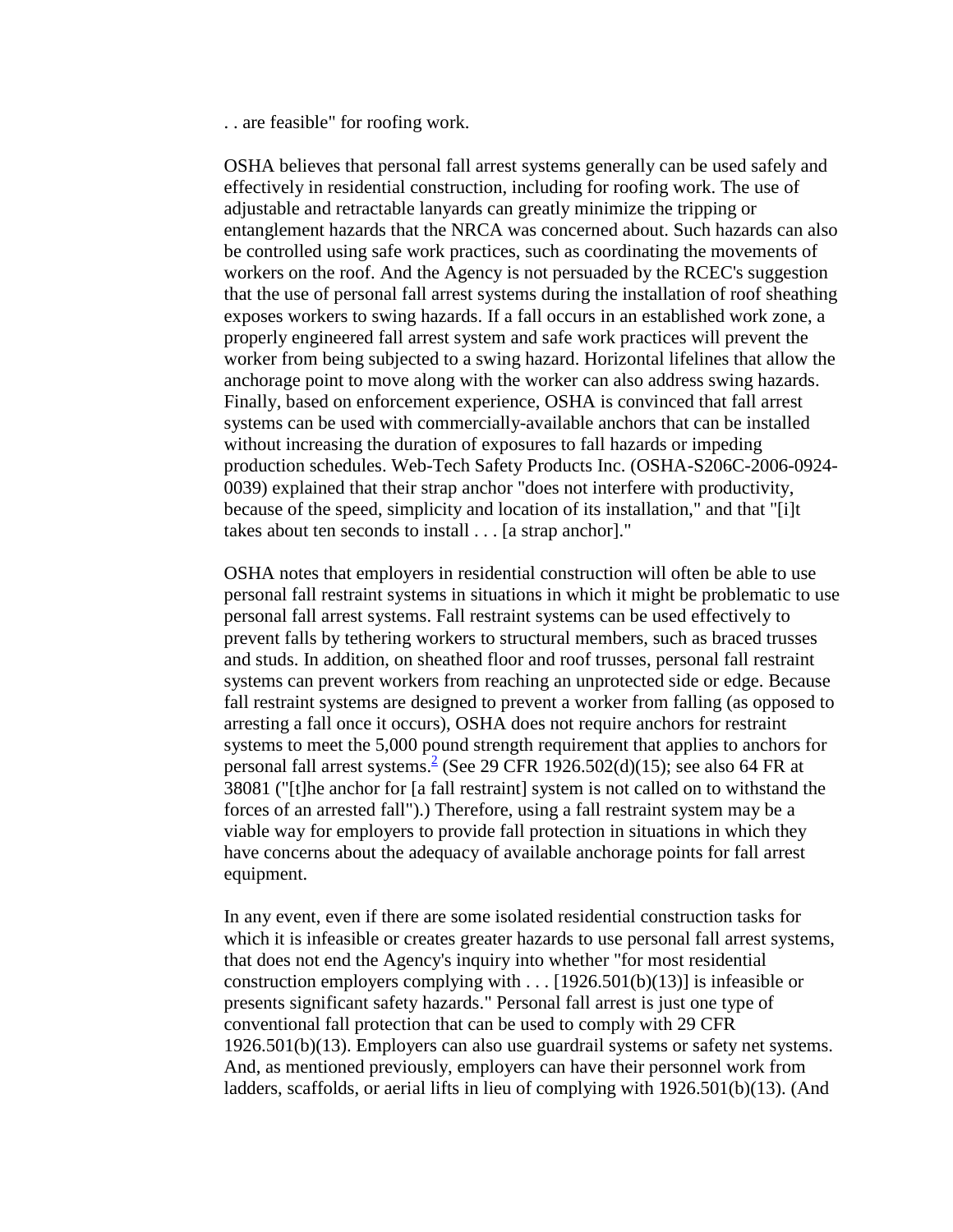see below for a discussion of more recent advances in the use of personal fall arrest equipment.)

OSHA received a few comments suggesting that employers may have problems using guardrail systems, safety net systems, or non-Subpart M protective measures for some residential construction activities. For example, the NRCA (OSHA-S206C-2006-0924-0189) commented that "guardrails and safety net systems are . . . not a practicable option for most residential structures." Safety Research, Inc. (OSHA-S206C-2006-0924-0028) stated that "[g]uardrails and nets are not feasible for some exposures in the residential construction industry." The NAHB (Ex. 3-2453) commented that guardrail systems are infeasible for some residential construction activities because there are no suitable attachment points for them. The NAHB also suggested that the use of guardrail systems may increase the amount of time workers are exposed to falls. And the National Frame Builders Association (OSHA-S206C-2006-0924-0074) commented that safety net systems "are not practical" and that "guardrails will not work on post frame construction." The Frame Builders also commented that "standard scaffolds are . . . difficult to use because of non-graded worksites . . . and . . . large roof overhangs."

In contrast, other commenters described ways in which conventional fall protection and non-Subpart M work methods **can** be used at various stages of residential construction. Philip Colleran (OSHA-S206C-2006-0924-1438), a Certified Safety Professional with more than 25 years of experience in construction safety, commented that "[c]onventional fall protection . . . [is] available to all trades that follow framing and can be used in the same manner as the rest of the construction industry." Roof-Rail Company, Inc. (OSHA-S206C-2006-0924-0126) provided OSHA with evidence of a guardrail system that can be used for "a very large proportion of residential structures" and could "provid[e] effective primary fall protection for nearly everyone working on or above the top plate." The Steelworkers union (OSHA-S206C-2006-0924-1429) explained that "there are ways to protect [residential construction workers] . . . from falls by the use of scaffolds, personal lifts, scissor jacklifts etc." and, even with respect to the sheathing of roofs, that "scaffolds[] or personal lifts can be used to protect workers." Vince Gallagher of Safety Research Inc. (OSHA-S206C-2006-0924- 0028), with more than two decades of experience as a safety professional and expertise in controlling fall hazards, commented that feasible means of protecting workers from falls in residential construction include "scissors lifts, telescoping and articulating boom lifts, a wide variety of personnel lifts, [and] rolling scaffolds." Mr. Gallagher also noted that catch platforms can be feasible for residential construction work performed at elevations of six feet or higher. (A catch platform set adjacent to an elevated work position limits the fall distance from that position to less than 6 feet and the catch platform's guardrails protect workers from falling from the platform to lower levels.)

At most, the ANPR record suggests that in some circumstances it may be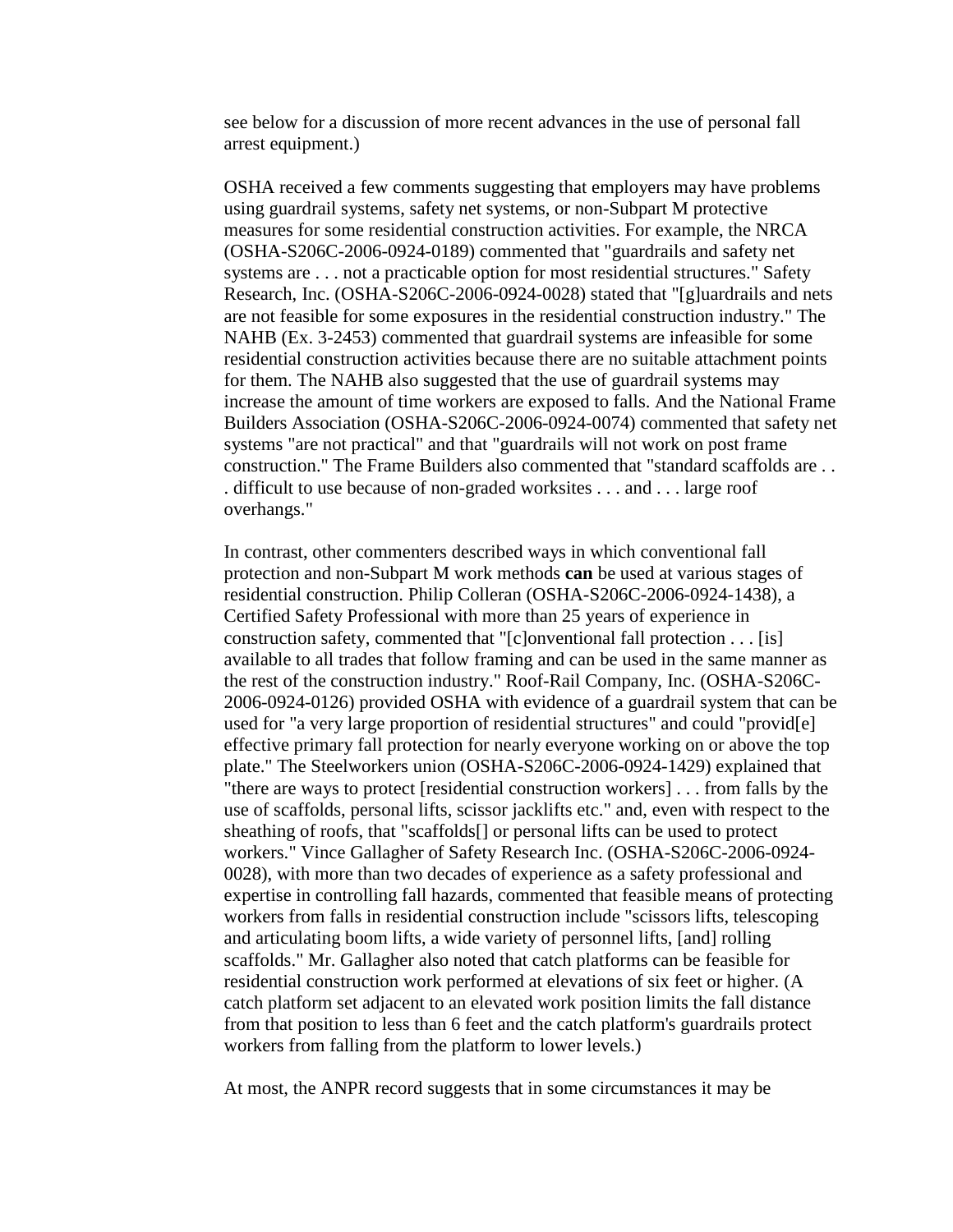infeasible or unsafe to use guardrail systems, safety net systems, or non-Subpart M work methods for isolated residential construction tasks. But OSHA is not persuaded that there are significant safety or feasibility problems with the use of such equipment for the vast majority of residential construction activities.

The NRCA (OSHA-S206C-2006-0924-0189) asked OSHA to revisit the economic feasibility findings it made for the roofing industry in the Subpart M rulemaking. The roofers suggested that OSHA underestimated costs for their industry and argued that "mandating . . . the use of . . . [conventional fall protection] systems for virtually all residential (steep-slope) roofing work will effect a substantial competitive realignment within the industry." The NRCA did not, however, present any data or concrete evidence to support its assertions, so OSHA has not been persuaded that there is a need to disturb the economic feasibility findings made with respect to the roofers in the 1994 rulemaking.

Overall, the comments to the ANPR did not persuade OSHA that "most residential construction employers" would be unable to find a safe and feasible means of protecting workers from falls in accord with 29 CFR 1926.501(b)(13). When OSHA promulgated Subpart M in 1994, it concluded that it was generally feasible for employers to provide conventional fall protection for residential construction work, and OSHA has concluded that the ANPR record, considered as a whole, does not demand a different finding.

#### C. **Recent Events**.

#### *ACCSH Meetings and Recommendations*

In September 2000, OSHA's Advisory Committee on Construction Safety and Health (ACCSH) voted six to two in favor of recommending that OSHA rescind  $STD$  03-00-001.<sup>3</sup> Since then, a number of home builders and fall protection equipment manufacturers have made presentations to ACCSH's Residential Fall Protection Work Group describing new ways of using fall protection – including guardrail systems, personal fall arrest systems, and personal fall restraint systems – safely and effectively in residential construction. The Work Group has even received information about methods currently being used to provide conventional fall protection during wood truss installation – one of the tasks OSHA identified as having a potential feasibility problem when it promulgated 1926.501(b)(13) in 1994. (See 59 FR 40672, 40693 (Aug. 9, 1994).) For more information about the presentations that have been made to the ACCSH Work Group over the years see, e.g., OSHA-2009-0030-0025 (transcript of Dec. 10, 2009 ACCSH meeting); OSHA-2009-0030-0015 (Dec. 8, 2009 Work Group report); OSHA-2009-0030- 0015.3 (presentation by LeBlanc Building Co.); OSHA-2009-0020-0004 (transcript of July 31, 2009 ACCSH meeting); OSHA-2008-0013-0003 (May 14, 2008 Work Group report); OSHA-2008-0013-0002 (minutes from Jan. 2008 ACCSH meeting); OSHA-2007-0082-0013 (Jan. 23, 2008 Work Group report).

At the January 2008 ACCSH meeting, the Residential Fall Protection Work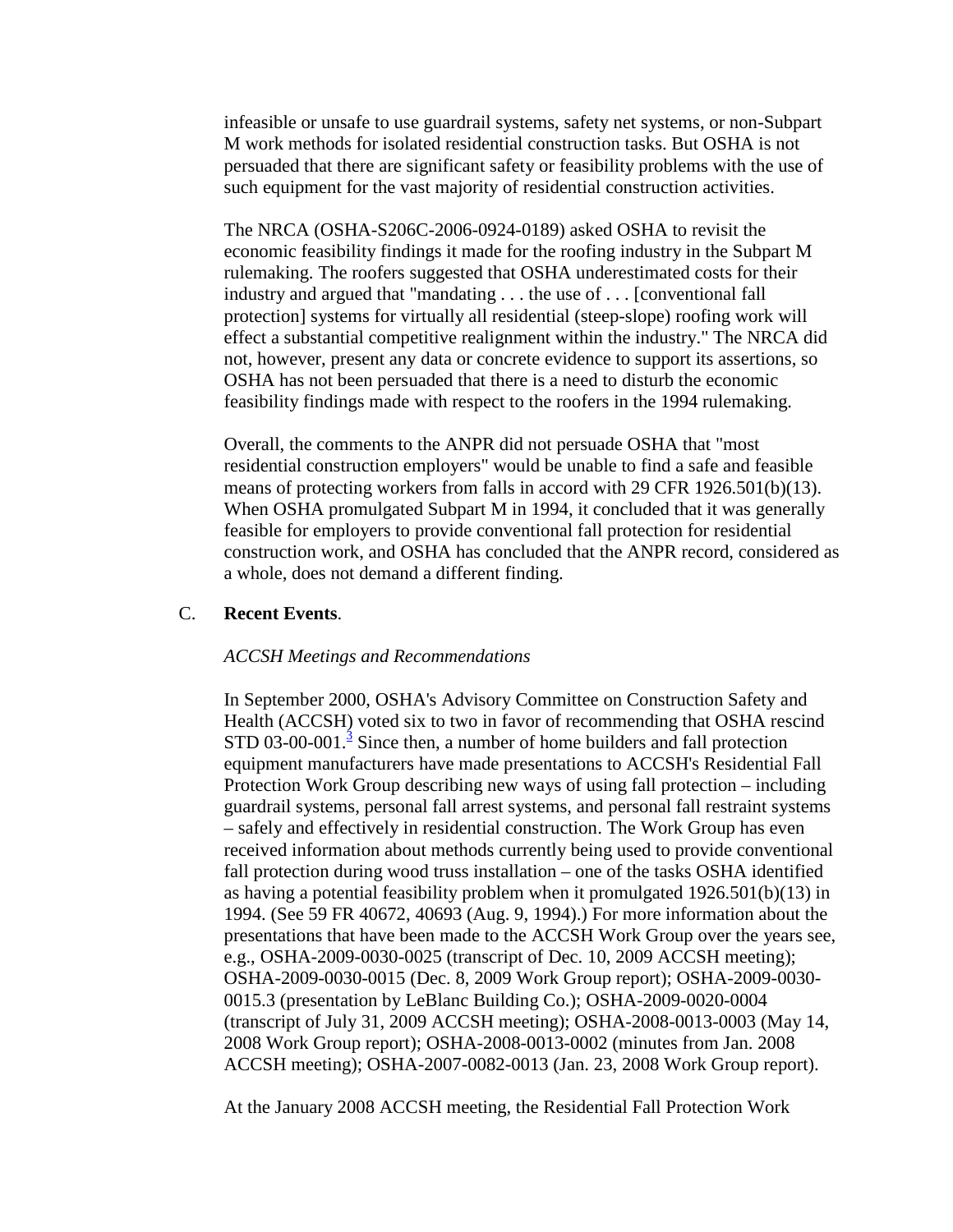Group took the position that STD 03-00-001 "creates confusion" and "allows some to not follow Subpart M even if it could be feasible." (OSHA-2008-0013- 0002.) And at an ACCSH meeting on May 15, 2008, a representative of the Work Group stated that the group had concerns about the directive's assumption that there are no feasible means of providing conventional fall protection for the specified residential construction activities. The Work Group representative explained:

It makes the assumption that there's nothing [available] . . . and the committee, I think as a whole, felt . . . that something should compel an employer to look again in 2008 and see i[f] there [is] something now available that could . . . provide conventional or full, genuine fall protection . . . .

(OSHA-2008-0013-0023.) At that same meeting in May 2008, ACCSH voted six to two to recommend, for a second time, that OSHA rescind STD 03-00-001. (OSHA-2008-0013-0023.)

At the December 2009 ACCSH meeting, a representative of the NRCA presented a motion to have the Committee recommend that OSHA leave STD 03-00-001 in place with respect to roofing work until ACCSH could deliberate on roofingspecific issues at its next meeting. The motion failed to carry enough votes to pass. And at the same meeting the NRCA representative all but conceded that there are now safe and feasible means of providing conventional fall protection for roofing work, stating that it is currently "very tough" to establish that conventional fall protection is infeasible or creates a greater hazard "given all the things we have been seeing lately and what we know." (OSHA-2009-0030-0026.)

With feasibility no longer the roofers' primary stated concern, the NRCA representative argued that the directive should continue to apply to roofers because many employers in that industry would chose to provide no fall protection instead of incurring the burden of using conventional fall protection or establishing infeasibility or a greater hazard and writing a compliant fall protection plan. According to this argument, the slide guards the roofers are using in compliance with the directive, while admittedly not "the best method," are preferable to no fall protection at all. (OSHA-2009-0030-0026.) But OSHA does not consider it good policy or in the interest of worker health and safety to set compliance obligations based on what employers in a given industry are willing to do, as opposed to what they are capable of doing. *Cf. Faultless Div., Bliss & Laughlin Indus., Inc. v. Secretary of Labor*, 674 F.2d 1177, 1187 n. 18 (7th Cir. 1982) (noting that "unwarranted reliance on industry practice and custom may reduce government regulation under the OSH Act to unintended industry selfregulation"); *Secretary of Labor v. State Sheet Metal Co., Inc.*, 16 BNA OSHC 1155 (OSHRC Apr. 27, 1993) ("[E]ven if everyone else were leaving their employees unprotected, the fact that State's conduct may have been consistent with the normal practice in its industry is irrelevant if the standard specifically requires a different course of action. . . . . [A]n employer cannot be excused from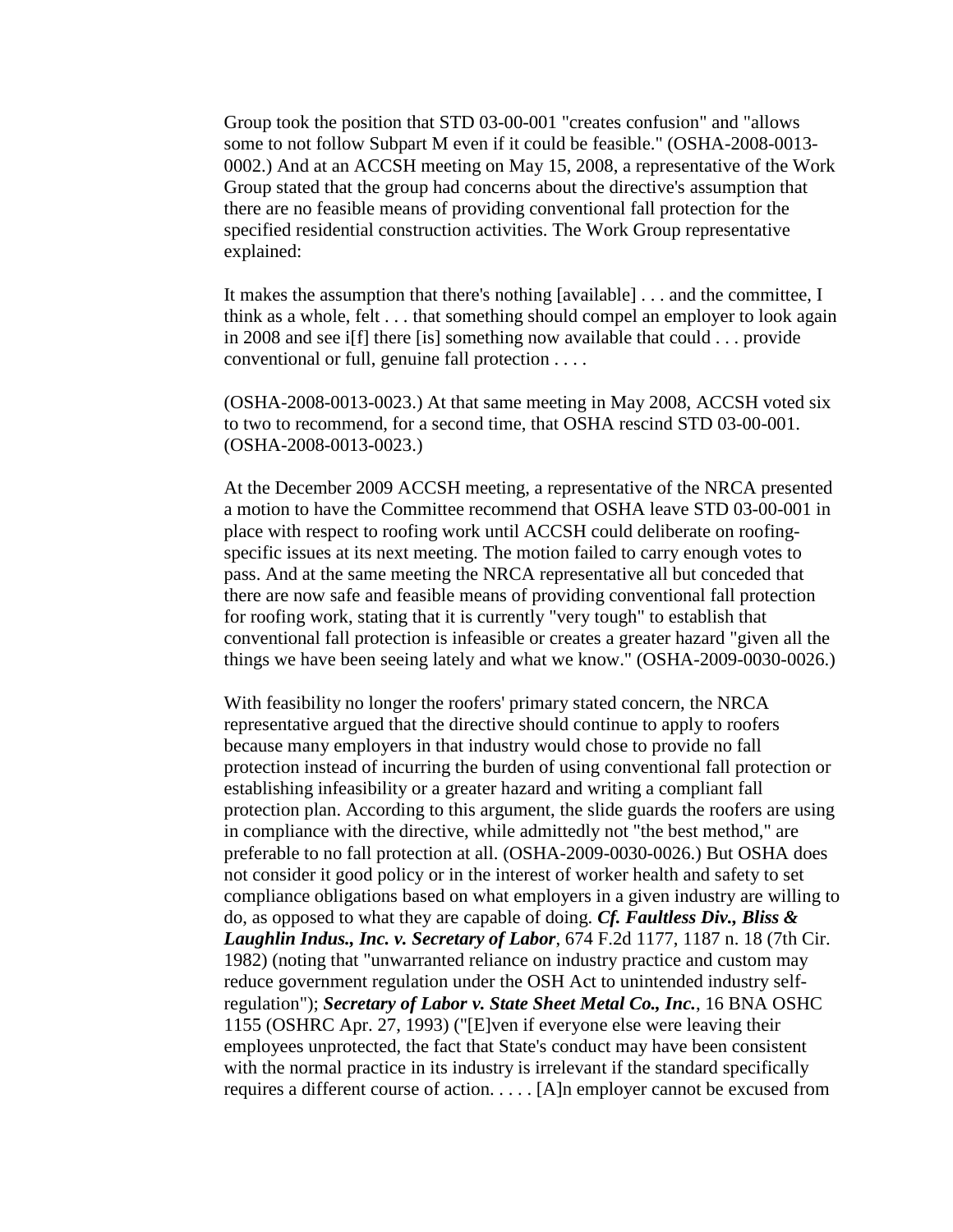noncompliance on the assumption that everyone else will ignore the law.").

#### *NAHB Letter*

In an April 11, 2008, letter to OSHA, the NAHB indicated that it has changed its position on STD 03-00-001 and now favors withdrawal of the directive. The NAHB explained the change in its position as follows:

The National Association of Home Builders . . . recognizes that falls continue to be the leading cause of injuries and fatalities in the home building industry and we are concerned that there is too much confusion in the residential construction industry as to what fall protection standards must be complied with and what methods must be used to prevent fall-related accidents. Therefore, NAHB requests that . . . OSHA consider withdrawing the directive *OSHA STD 03-00- 001- STD 3-0.1A- Plain Language Revision of OSHA Instruction STD 3.1, Interim Fall Protection Compliance Guidelines for Residential Construction*, which sets out the Agency's interim enforcement policy on fall protection for certain residential construction activities.

\*\*\*

We believe that OSHA STD 03-00-001 is a further source for uncertainty surrounding fall protection for the residential construction industry. This directive has created confusion as to what fall protection standards must be complied with by the residential construction industry. Although previously supportive of OSHA STD 03-00-001, now that it has been implemented for nearly 13 years, NAHB is concerned that this OSHA directive has created confusion in the residential construction industry as to what fall protection methods and systems must be used to comply with OSHA standards.

We believe the confusion stems from the variety of sources of fall protection compliance information that builders and trade contractors need to find, read, understand, and then follow. NAHB believes that following § 29 CFR Subpart M – Fall Protection would eliminate confusion in the residential construction industry as to what fall protection methods and systems must be used and would make compliance with OSHA fall protection requirements for the home building industry much simpler and easier to understand, as well as put into practice.

## *OSHSPA*

In a letter dated October 22, 2008, the Occupational Safety and Health State Plan Association (OSHSPA), the organization of States that operate OSHA-approved State Plans, notified OSHA that on October 7, 2008, its membership unanimously passed a motion recommending rescission of STD 03-00-001. The letter explained that "OSHSPA membership feels that the interim fall protection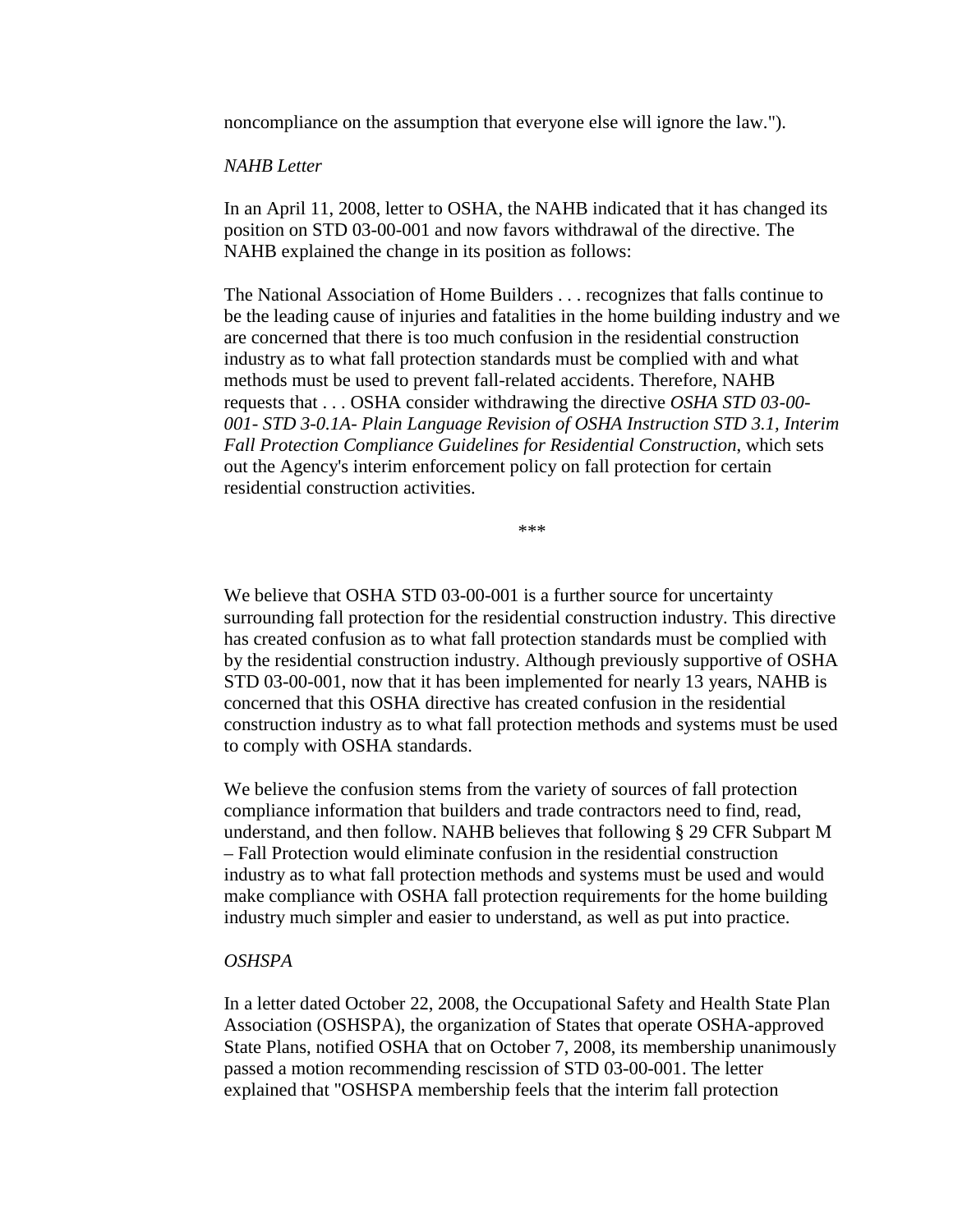guidelines are unnecessary . . . [because] residential construction activities performed at heights six feet or more above floor or ground level can be performed in a safe manner utilizing common building practices and conventional personal protective equipment . . . [and because] STD 03-00-001 has led to confusion in the regulated construction industry and potentially places employees . . . at unnecessary risk."

### D. **Conclusion to Rescind STD 03-00-001**.

There continue to be high numbers of fall-related fatalities in residential construction. As stated above, OSHA considered the comments received in response to the 1999 ANPR and concluded that it did not receive "persuasive evidence" to "demonstrate[e] that for most residential construction employers complying with the rule is infeasible or presents significant safety hazards." (64 FR at 38078.) The recommendations from ACCSH, the NAHB, and OSHSPA, as well as the evidence presented to the ACCSH Residential Fall Protection Work Group showing that conventional fall protection is available and can be used for almost all residential construction operations, provide a separate and independent grounds for OSHA's decision to withdraw STD 03-00-001.

OSHA acknowledges that there may be isolated situations in which it is infeasible or creates a greater hazard to use conventional fall protection in residential construction, but the Agency believes that 29 CFR 1926.501(13) provides sufficient flexibility to accommodate employers in those situations. Any employer doing residential construction that can demonstrate that the use of conventional fall protection is infeasible or creates a greater hazard may use a fall protection plan and alternative fall protection measures in accord with 29 CFR 1926.502(k). Employers also have the option of having workers work from scaffolds (in compliance with Subpart L), ladders (in compliance with Subpart X) or aerial lifts (in compliance with 29 CFR 1926.453) instead of complying with 1926.501(b)(13).

The Agency has decided not to pursue rulemaking regarding fall protection in residential construction at the present time. OSHA believes that rescinding STD 03-00-001 and relying on the original intent of subpart M to regulate fall protection in residential construction will provide adequate protection for workers and sufficient compliance flexibility for employers.

For these reasons, the Agency is hereby rescinding STD 03-00-001.

#### IX. **Definition of "residential construction."**

Under STD 03-00-001, a project was considered residential construction "where the working environment, materials, methods and procedures [we]re essentially the same as those used in building a typical single-family home or townhouse." OSHA explained that for purposes of the directive, residential construction was characterized by wood framing and wooden floor joists and roof structures and involved traditional wood frame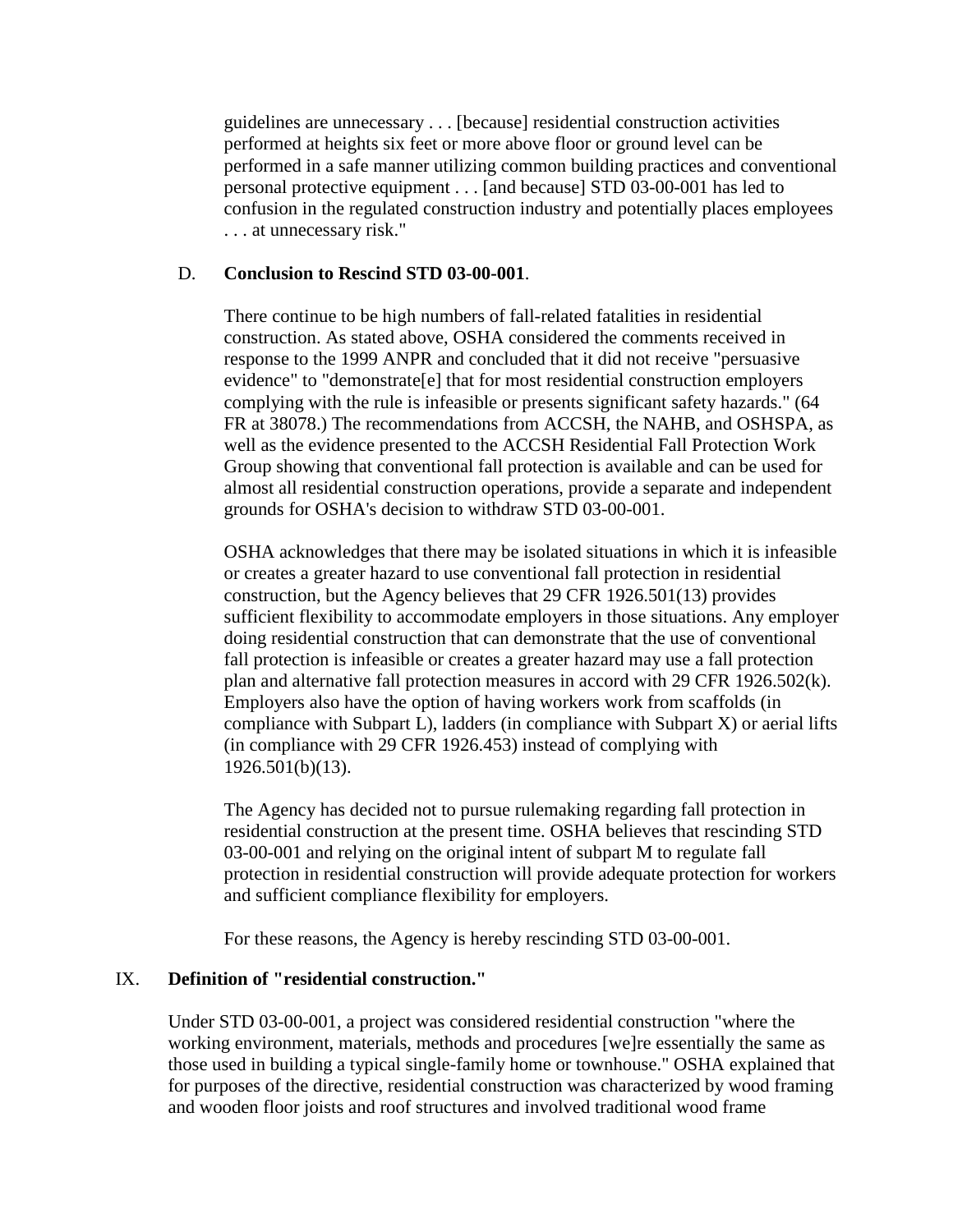construction techniques. A discrete part of a large commercial building, e.g., a wood frame, shingled entranceway to a mall, could fall under the definition of residential construction if the aforementioned characteristics were present. This definition was always intended to clarify the scope of the directive; it was not meant to represent OSHA's view of the scope of 1926.501(b)(13). Now that OSHA is rescinding the directive, the Agency believes that adopting a clear interpretation of "residential construction" for purposes of 1926.501(b)(13) will facilitate enforcement as well as compliance efforts.

In the 1999 ANPR, OSHA requested comments on the definition of "residential construction." OSHA has considered the comments received in response to that request (see discussion below). The Agency is adopting an interpretation of "residential construction" that reflects what it originally intended when it promulgated the provision specific to "residential construction" in 1994. The Agency's interpretation of "residential construction" for purposes of  $1926.501(b)(13)$  combines two elements – both of which must be satisfied for a project to fall under that provision: (1) the end-use of the structure being built must be as a home, i.e., a dwelling; and (2) the structure being built must be constructed using traditional wood frame construction materials and methods (although the limited use of structural steel in a predominantly wood-framed home, such as a steel I-beam to help support wood framing, does not disqualify a structure from being considered residential construction).

#### A. **Residence Requirement**.

To fall within the definition of "residential construction," the end-use of the building in question must be as a home or dwelling. This comports with the plain meaning of the term "residential" in the text of 1926.501(b)(13) and is consistent with OSHA's original intent in promulgating that provision.

OSHA received several comments in response to the ANPR that recommended excluding an end-use requirement from the definition of residential construction. The NAHB (Ex. 3-2453) asked OSHA not to "make an arbitrary and capricious assessment that the end-use of the structure has any correlation to the hazard to which an employee may be exposed or the type of fall protection systems that can be used." The NRCA (OSHA-S206C-2006-0924-0189) agreed, commenting that "emphasis should be placed on the best way to protect workers, not on the building's use." Other commenters supported the positions of the NCRA and the NAHB. And in December 2009, ACCSH recommended a definition of "residential construction" that would have covered the building of non-residential structures where the environment, methods, materials and procedures used were similar to those used to build single-family residences. (OSHA-2009-0030-0024.)

OSHA has given these comments full consideration; however, the Agency has decided that an end-use requirement is necessary to comport with the plain language of 1926.501(b)(13) and OSHA's intent in promulgating that provision. In the original Subpart M rulemaking, various commenters on the proposed rule urged OSHA to establish unique fall protection requirements for "the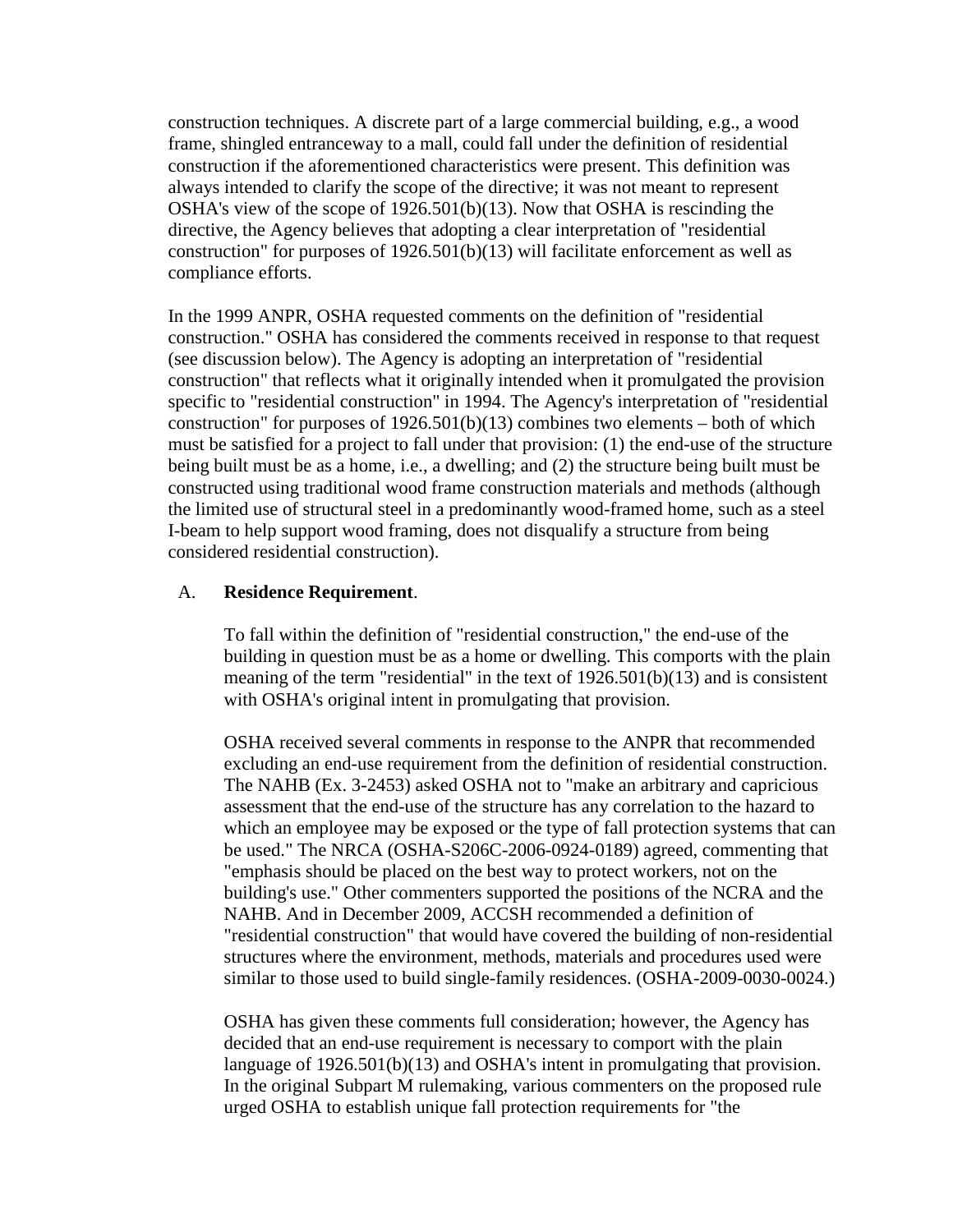residential/light commercial sector" or for "residential and light commercial construction." (59 FR at 40693.) For example, the Home Builders Association of Denver (HBAD) commented that "a majority of residential builders also perform some amount of light commercial work and [suggested that] the two types of construction should be categorized [and treated together] as 'light construction.'" (59 FR at 40693.) Other commenters specifically urged OSHA to distinguish light construction from heavy commercial construction. OSHA responded that evidence did not warrant having different rules for light and heavy construction. (59 FR at 40695.) And while OSHA was aware of terms like "light construction," which avoid reference to the use of the structure and instead create a category of building defined solely by materials and methods, it declined to use such terms in the text of 1926.501(b)(13) and elected to use the phrase "residential construction" instead. This approach reflected an intent by the Agency to limit the applicability of that paragraph to structures with a residential end-use, i.e., dwellings.

#### B. **Wood Frame Construction Requirement**.

To fall within the definition of "residential construction," the building in question must be constructed using traditional wood frame construction materials and methods. All of the comments received during the original Subpart M rulemaking that suggested feasibility problems with conventional fall protection dealt with wood framing work. (59 FR at 40693-40695.) Therefore, the term "residential construction" in 1926.501(b)(13) was designed to apply only to the construction of homes using traditional wood frame construction materials and methods. This includes the construction of otherwise covered residences if there is limited use of structural steel in a predominantly wood-framed home, such as a steel I-beam to support wood framing.

Recently it has become more common to use metal studs for framing in residential construction rather than wood. Some commenters to the ANPR believed that the use of metal studs for framing should be included in the definition of residential construction. (See, e.g., NAHB (Ex. 3-2453); NRCA (OSHA-S206C-2006-0924-0189).) Furthermore, at its December 2009 meeting, ACCSH recommended a definition of residential construction that listed metal studs, along with wood, as materials used for framing. (See OSHA-2009-0030- 0024.) OSHA agrees with the commenters and ACCSH on this point. The same feasibility concerns that apply to wood framing apply to framing done using metal studs. Accordingly, OSHA will consider it within the bounds of "traditional wood frame construction materials and methods" to use cold-formed sheet metal studs in framing.

And finally, OSHA is aware that many homes and townhouses, especially in the southern and southwestern regions of the country, have usually been built using traditional wood frame construction throughout the structure except for the exterior walls, which are often built with masonry brick or block. In a March 27, 2006, letter, the NAHB advocated for masonry block construction to be treated as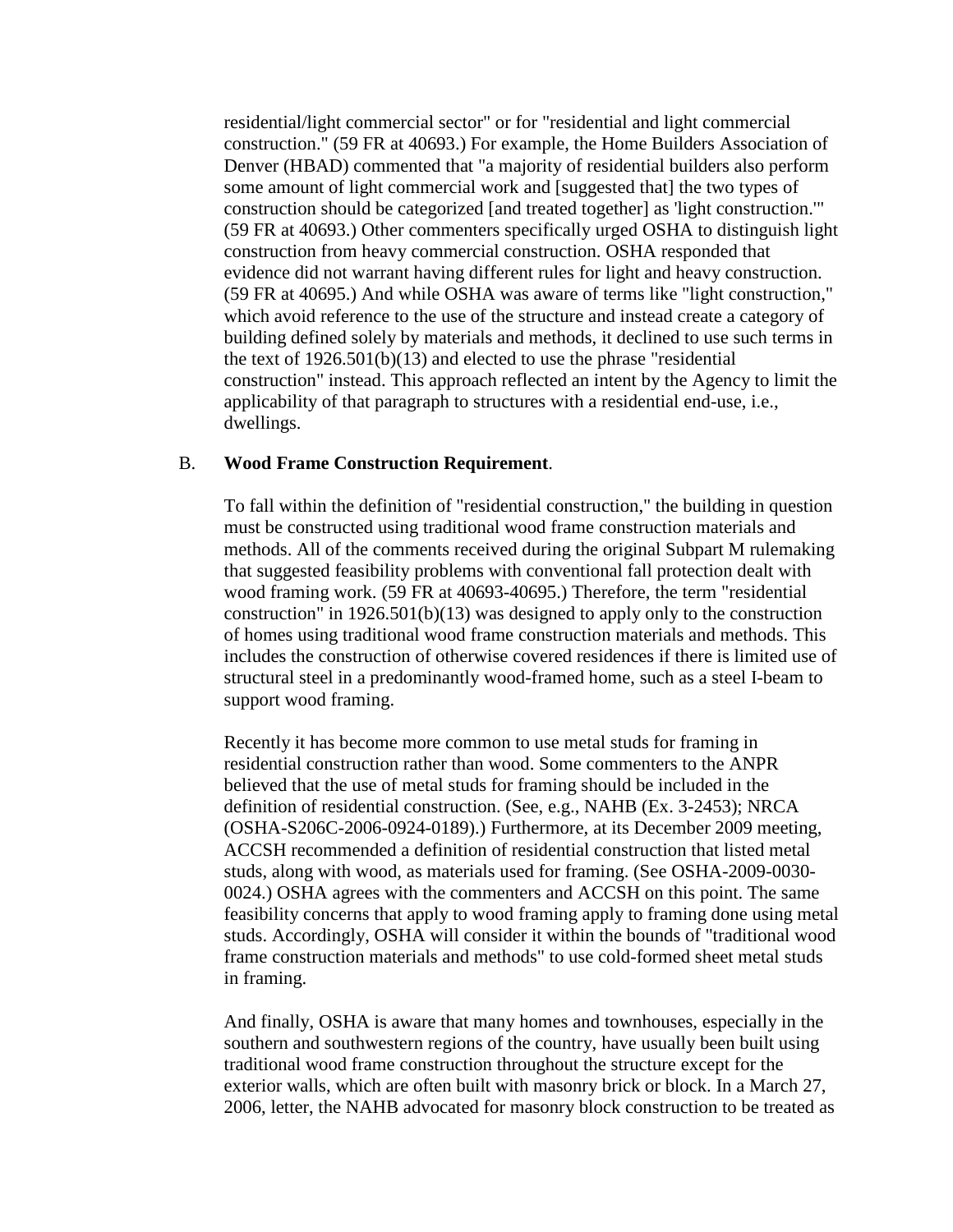wood frame construction because "masonry block wall construction has the equivalent strength of traditional wood frame, stick-built walls." Because the same fall protection methods are likely to be used in the construction of homes built with wood framed and masonry brick or block exterior walls, the Agency has decided that it is consistent with the original purpose of 1926.501(b)(13) to treat the construction of residences with masonry brick or block in the exterior walls as residential construction.

In accord with the discussion above, and for purposes of the interpretation of "residential construction" adopted herein, "traditional wood frame construction materials and methods" will be characterized by:

*Framing materials*: Wood (or equivalent cold-formed sheet metal stud) framing, not steel or concrete; wooden floor joists and roof structures.

*Exterior wall structure*: Wood (or equivalent cold-formed sheet metal stud) framing or masonry brick or block.

*Methods*: Traditional wood frame construction techniques.

## C. **Nursing homes, hotels, and similar facilities**.

As noted above, to fall within the definition of "residential construction," the end use of the building must be as a home or dwelling and the building must be constructed using traditional wood frame construction materials and methods. Construction of nursing homes, hotels, and similar facilities typically involves the use of the following materials in the framework of the structure: precast concrete, steel I-beams (beyond the limited use of steel I-beams in conjunction with wood framing, described above), rebar, and/or poured concrete. These materials are not used in traditional wood frame construction, and buildings constructed using these materials will not be considered "residential construction" for purposes of 1926.501(b)(13). For this reason, OSHA expects that in the vast majority of cases the Compliance Safety and Health Officer (CSHO) will be able to readily ascertain that the building of structures such as hotels, motels, and nursing homes is not "residential construction," as that term is interpreted in this directive. However, if a CSHO encounters an unusual situation in which a project such as a hotel, motel, or nursing home is being constructed using traditional wood frame construction materials and methods, he or she should contact the Directorate of Construction, Office of Construction Standards and Guidance, at the address listed above, by telephone at (202)693-2020, or by facsimile at (202)693-1689, for assistance.

#### X. **Citation Policy**.

A. If an employer is engaged in residential construction, but does not provide guardrail systems, safety net systems, personal fall arrest systems, or other fall protection allowed under 1926.501(b), a citation for violating 1926.501(b)(13)